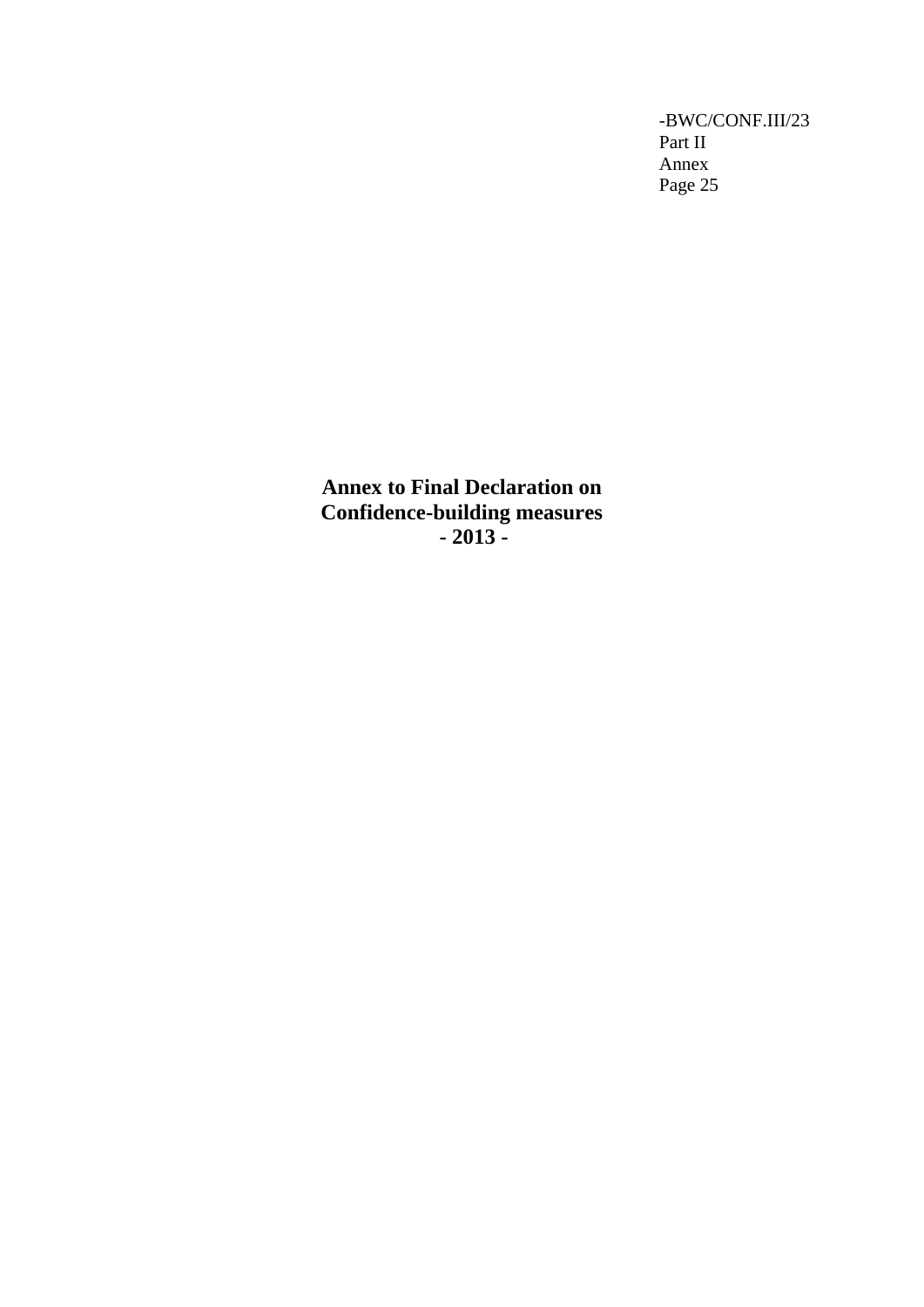At the Third Review Conference it was agreed that all States Parties present the following declaration:

## 1. Declaration form on Nothing to declare or Nothing New to Declare for use in information exchange

| Measure                   | Nothing to declare            | Nothing new to declare    |  |  |
|---------------------------|-------------------------------|---------------------------|--|--|
|                           |                               |                           |  |  |
| A, Part 1                 | ( )                           | $(\mathbf{X})$            |  |  |
| A, Part 2 (i)             | ( )                           | $(\mathbf{X})$            |  |  |
| A, Part 2 (ii)            | ( )                           | $(\mathbf{X})$            |  |  |
| A, Part 2 (iii)           | ( )                           | $(\mathbf{X})$            |  |  |
| B(i)                      | $(\mathbf{X})$                | ( )                       |  |  |
| B(i)                      | $(\mathbf{X})$                | ( )                       |  |  |
| $\mathbf C$               | ( )                           | $(\mathbf{X})$            |  |  |
| $\mathbf D$               | ( )                           | $(\mathbf{X})$            |  |  |
| E                         | ( )                           | $(\mathbf{X})$            |  |  |
| $\boldsymbol{\mathrm{F}}$ | $\left($<br>$\big)$           | $(\mathbf{X})$            |  |  |
| ${\bf G}$                 | $\overline{(\ }$<br>$\lambda$ | $\left($<br>$\mathcal{E}$ |  |  |

(Please mark the appropriate box(es) for each measure with a tick.)

Date: 21. march 2013

State Party to the Convention: Norway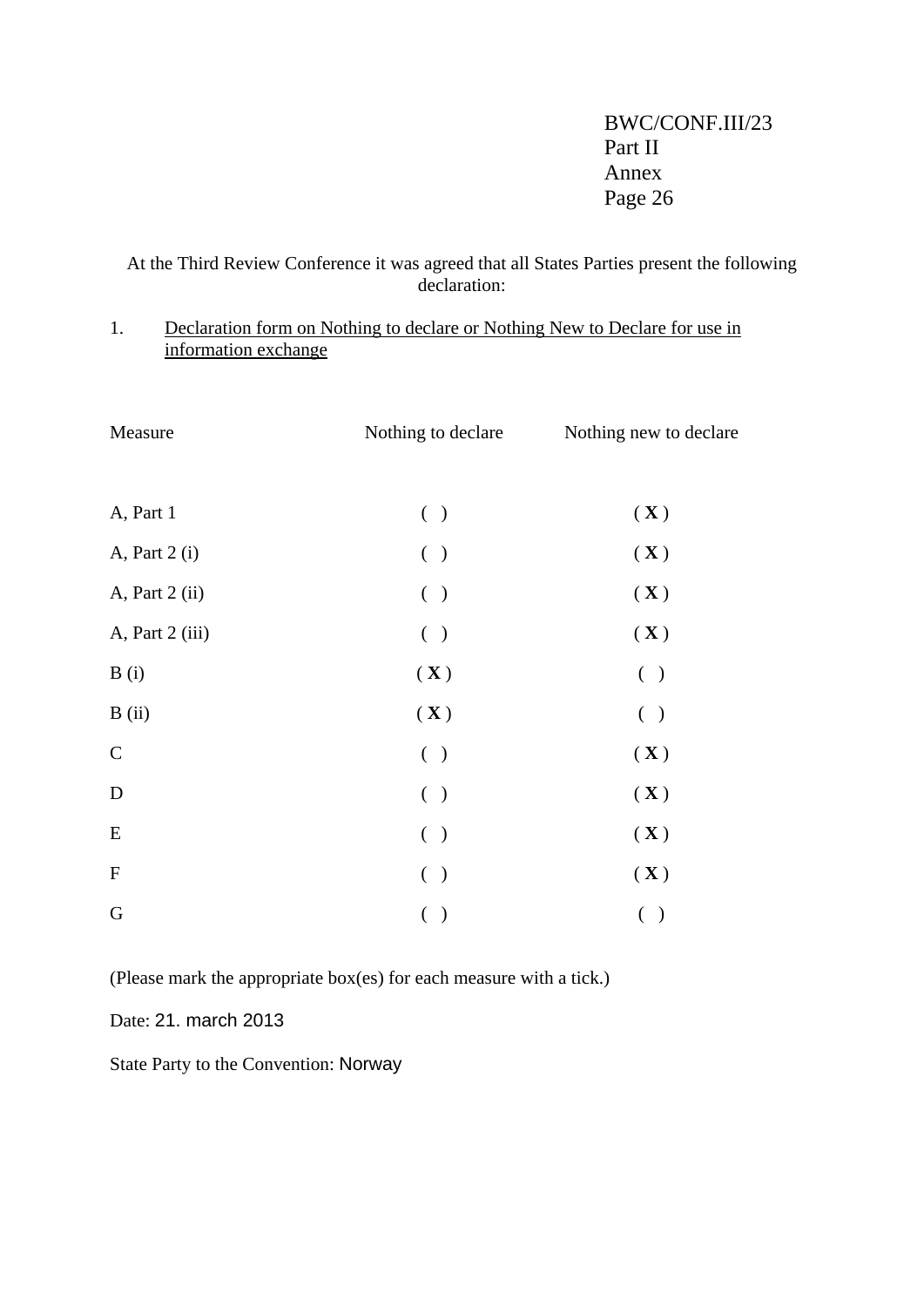## 2. CONFIDENCE-BUILDING MEASURE "A":

### Part 1: Exchange of data on research centers and laboratories

 At the Third Review Conference it was agreed that States Parties continue to implement the following:

 "Exchange of data, including name, location, scope and general description of activities, on research centres and laboratories that meet very high national or international safety standards established for handling, for permitted purposes, biological materials that pose a high individual or community risk or specialize in permitted biological activities directly related to the Convention."

### Modalities

 The Third Review Conference agreed that the data should be provided by State Parties on each facility, within the territory or under their jurisdiction or control anywhere, which has any maximum containment laboratories meeting those criteria for such maximum containment laboratories as specified in the 1983 WHO Laboratory Biosafety Manual such as those designated as biosafety level 4 (BL4) or P4 or equivalent standards.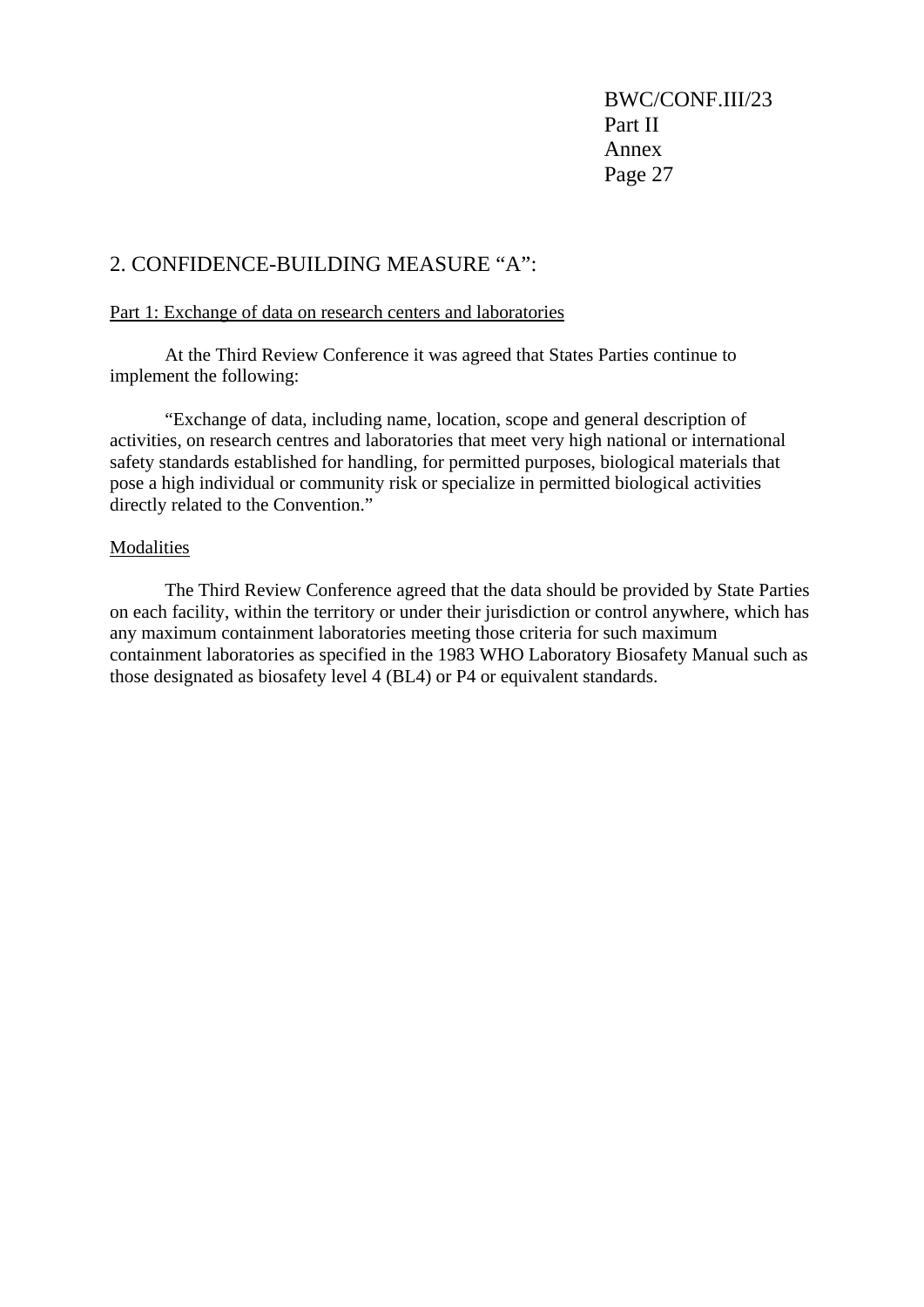#### Form A part 1

Exchange of data on research centers and laboratories<sup>1</sup>

| 1. | Name(s) of facility <sup>2</sup>                         | Institute of Microbiology<br><b>Armed Forces Medical Services</b>                                                                                                                               |
|----|----------------------------------------------------------|-------------------------------------------------------------------------------------------------------------------------------------------------------------------------------------------------|
| 2. | Responsible public or private<br>organization or company | Ministry of Defence                                                                                                                                                                             |
| 3. | Location and postal address                              | Lovisenberggaten 8, $N - 0456$ Oslo. This location is within the<br>confinement of the Norwegian Institute of Public<br>Health.<br>Postal address: P.O.Box 4302 Nydalen,<br>N-0402 Oslo, Norway |

4. Source(s) of financing of the reported activity, including indication of the activity is wholly or partially financed by the Ministry of Defence

Wholly financed by the Ministry of Defence

5. Number of maximum containment units within the research centre and/or the laboratory, with an indication of their respective size  $(m^2)^3$ 

No BL-4

6. If no maximum containment unit, indicate highest level of protection

BL-3, one unit,  $175 \text{ m}^2$ 

7. Scope and general description of activities including type(s) of micro-organisms and/or toxins as appropriate

Bacterial groups: Bacillus, chlamydia, francisella, legionella, staphylococcus

Viruses: Hantavirus

Toxins from: Bacillus, clostridium, shigella, staphylococcus, yersinia

Activities: **Diagnostics** Transmission studies Epidemiology **Immunology** 

1) The containment units which are fixed patient treatment modules, integrated with laboratories, should be identified separately.

2) For facilities with maximum containment units participating in the national biological defence research and development programme, please fill in name of facility and mark "Declared in accordance with Form A, Part 2 (iii)".

3) In accordance with the 1983 WHO Laboratory Biosafety Manual, or equivalent.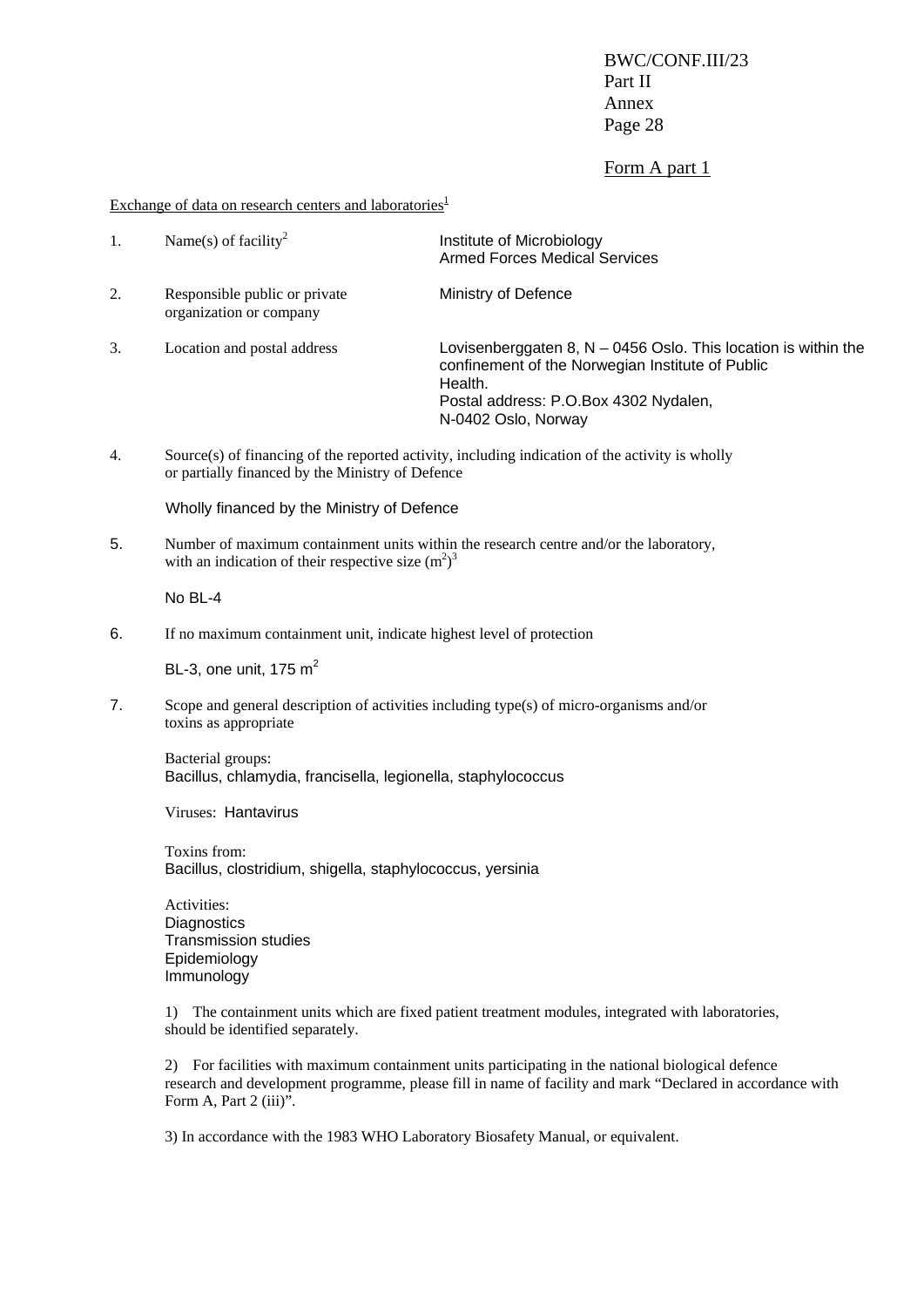#### Part 2: Exchange of information on national biological defence research and development programmes

At The Third review Conference it was agreed that the States Parties are to implement the following:

 In the interest of increasing the transparency of national research and development programmes on biological defence, the States Parties will declare whether or not they conduct such programmes.. State parties agree to provide, annually, detailed information on their biological defence research and development programmes, including summaries of the objectives and the cost of the effort preformed by contractors and other facilities. If no biological defence research and development programme is being conducted, a "null" report will be provided.

 States Parties will make declarations in accordance with the attached forms, which require the following information:

(1) the objective and summary of the research and development activities under way indicating whether the work is conducted in the following areas: prophylaxis, studies on patogenicity and virulence, diagnostistic techniques, aerobiology, detection, treatment, toxinology, physical protection, decontamination and other related research;

(2) whether contractors or other non-defence facilities are utilized and the total funding provided to that portion of the programme;

(3) the organizational structure of the program and its reporting relationships, and

(4) the following information concerning the defence and other governmental facilities in which the biological defence research and development programme is concentrated:

(a) location

(b) the floor area  $(m^2)$  of the facilities including that dedicated to each BL2, BL3 and BL4 level laboratories;

(c) the total number of staff employed, including those contracted full time for more than six months;

(d) number of staff reported in (c) in (c) by the following categories: civilian, military, scientists, technicians, engineers, support and administrative staff;

(e) a list of scientific disciplines of the scientific/engineering staff:

(f) the source and funding levels in the following three areas: research, development, and test and evaluation; and

(g) the policy regarding publication and a list of publicly- available papers and reports.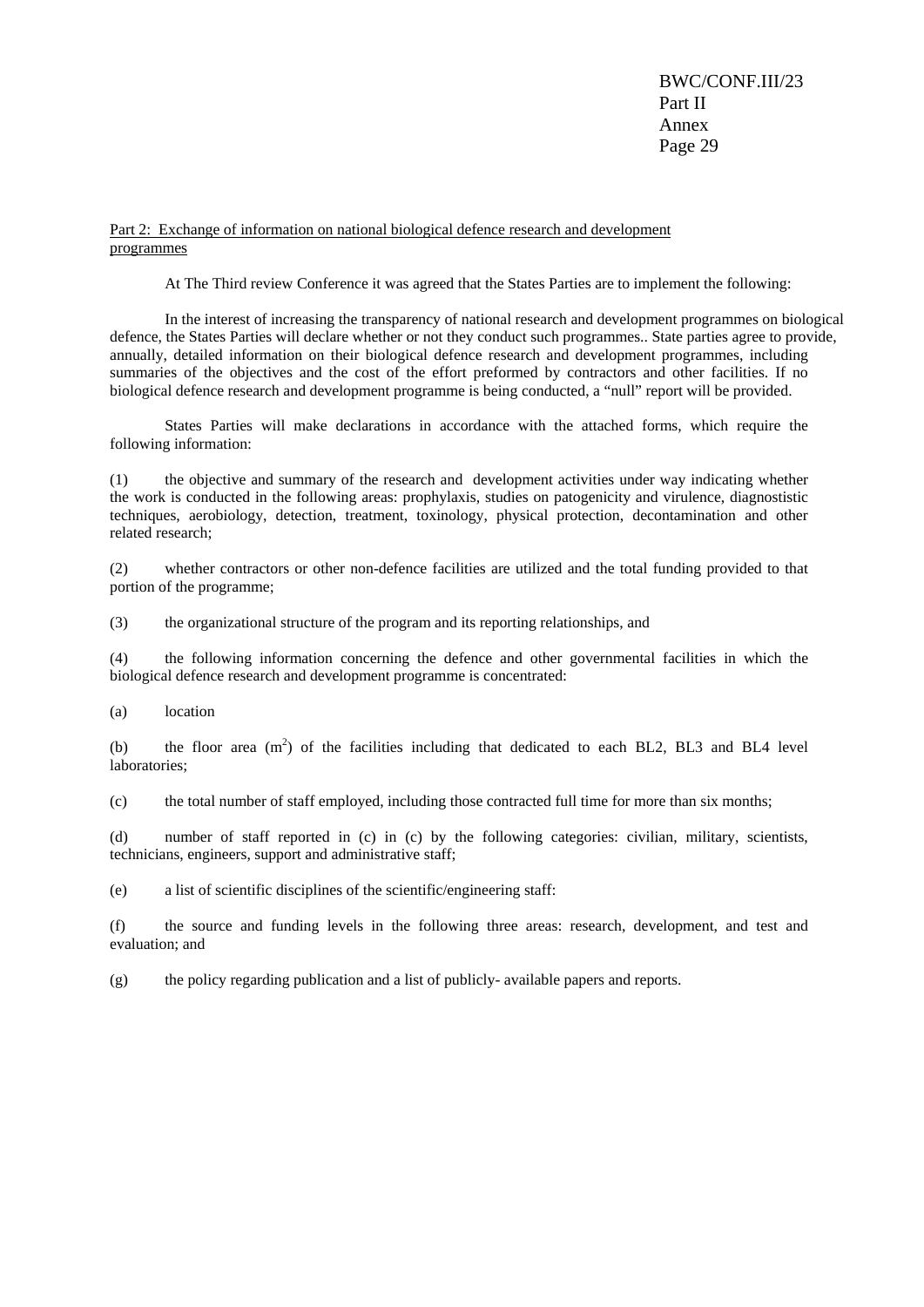Form A, part 2

### National biological defence research and development Declaration

 Is there a national programme to conduct biological defence research and development within the territory of the State Party, under its jurisdiction or control anywhere? Activities of such a programme would include prophylaxis, studies on pathogenicity and virulence, diagnostic techniques, aerobiology, detection, treatment, toxinology, physical protection, decontamination and other related research.

### Yes / No

 If the answer is Yes, complete form A, part 2 (ii), which will provide a description of the programme.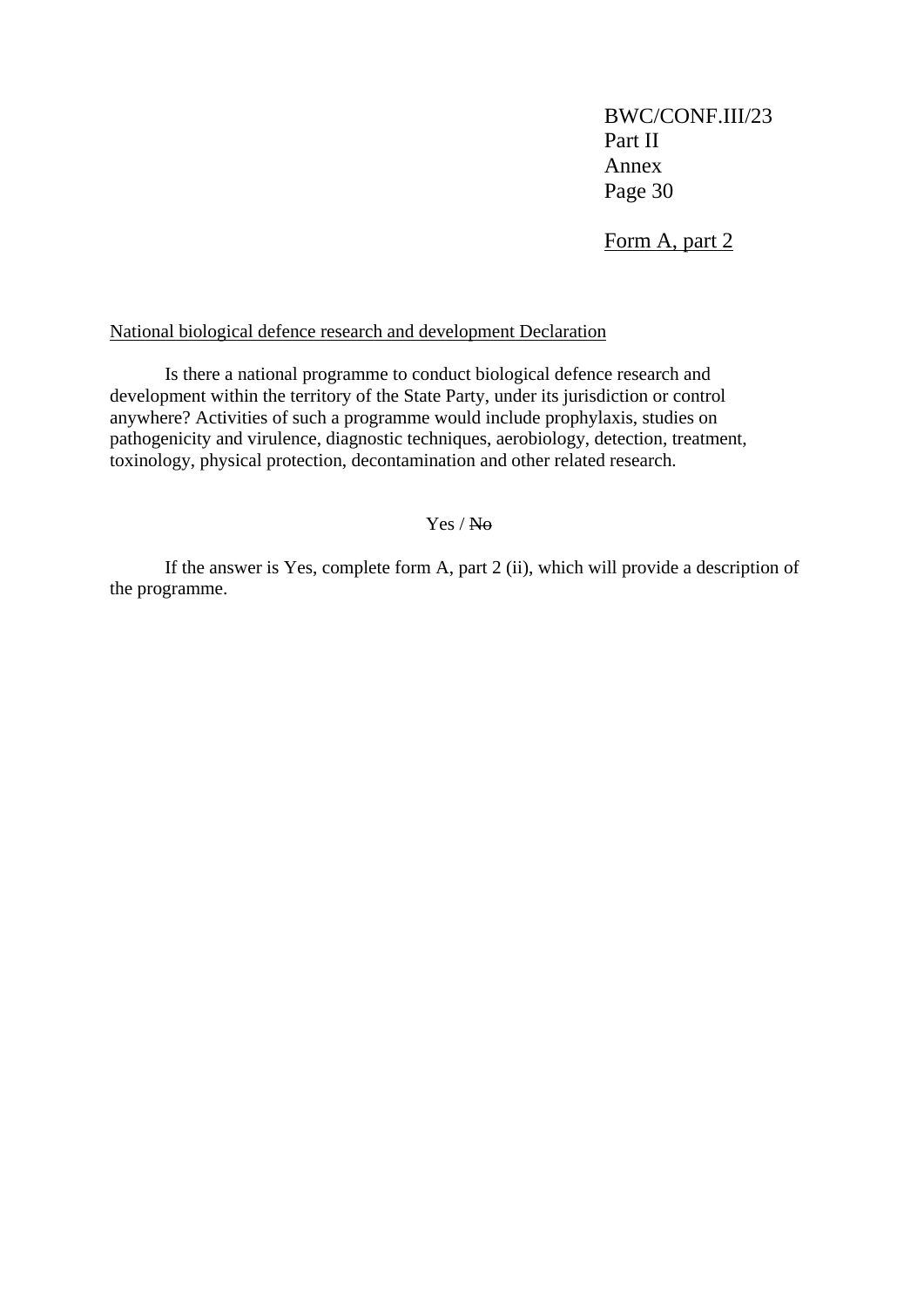Form A, part 2 (ii)

### National biological defence research and development programme

### Description

- 1. State the objective and funding of the programme and summarize the principal research and development activities in the programme. Areas to be addressed shall include: prophylaxis, studies on pathogenicity and virulence, diagnostic techniques, aerobiology, detection, treatment, toxinology, physical protection, decontamination and other related research.
- 2. State the total funding for the programme and its source.

Within the institute's annual budget

(3) Are aspects of the programme conducted under contract with industry, academic institutions, or in other non-defence facilities?

### Yes / No

- (4) If yes, what proportion of the total funds for the programme is expected in these contracted or other facilities?
- (5) Summarize the objectives and research areas of the programme performed by contractors and in other facilities with the funds identified under paragraph 4.
- (6) Provide a diagram of the organizational structure of the programme preformed and the reporting relationships (including individual facilities participating in the programme).
- (7) Provide a declaration in accordance with Form A, part 2 (ii) for each facility, both governmental and non-governmental, which has a substantial proportion of its resources devoted to the national biological defence and development programme, within the territory of the reporting State, or under its jurisdiction or control anywhere.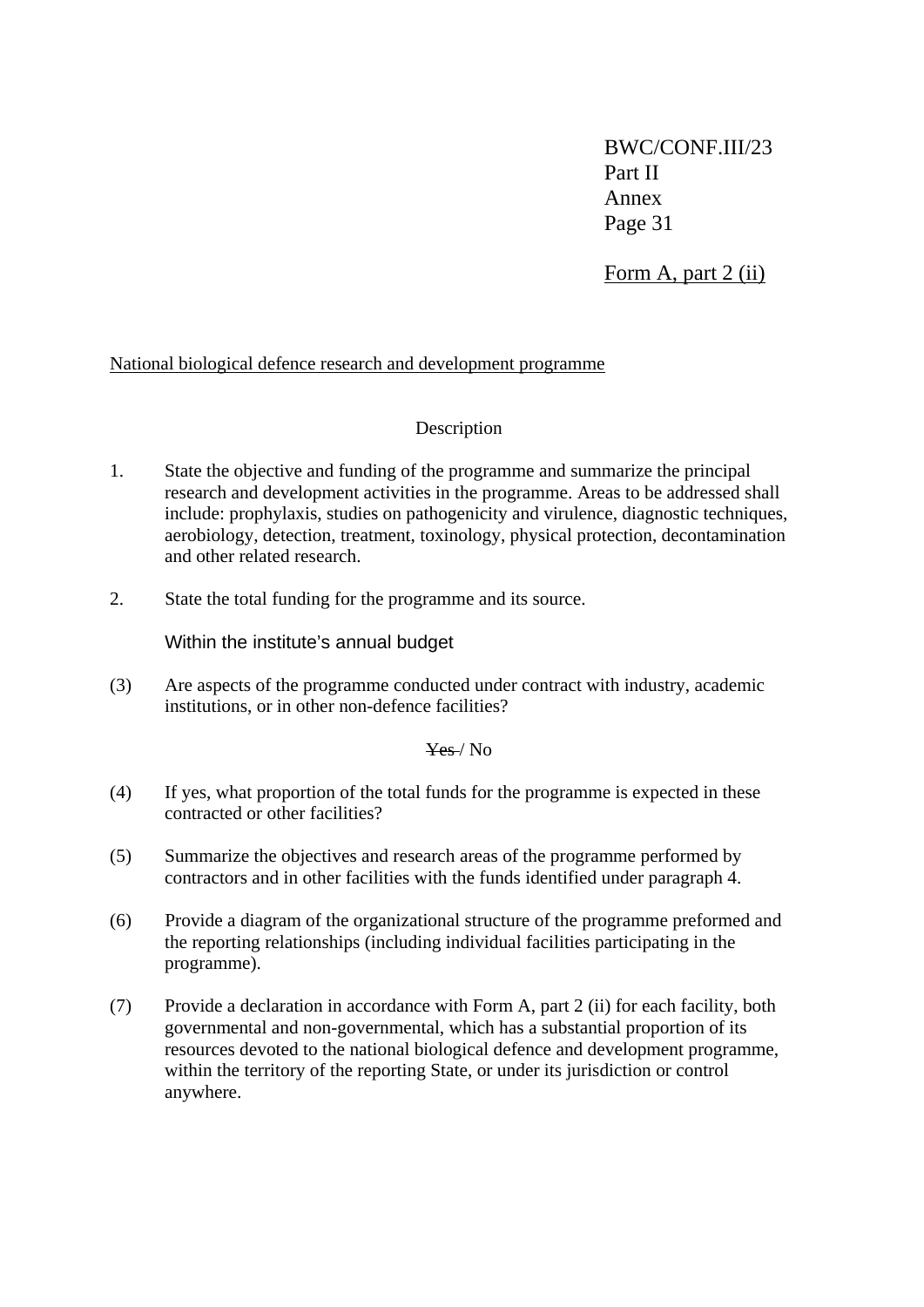Form A, part 2 (iii)

### National biological defence research and development programme

### **Facilities**

Complete a form for each facility declared I accordance with paragraph 7 in Form A, part 2 (ii).

In shared facilities, provide the following information for the biological defence research and development portion only.

1. What is the name of the facility?

Institute of Microbiology, Armed Forces Medical Services, Oslo, Norway

2. Where is it located (include both address and geographical location)?

P.O.Box 4302 Nydalen, N-0402 Oslo Location: Lovisenberggaten 8, N-0456 Oslo

### 3. Floor area of laboratory areas by containment level:

BL2 175 m<sup>2</sup> BL3 175  $m<sup>2</sup>$ Total laboratory floor area 350 m<sup>2</sup>

### 4. The organizational structure of each facility.

| (1)                   | Total number of personnel         |   | $\bf{11}$ |
|-----------------------|-----------------------------------|---|-----------|
| Division of personnel |                                   |   |           |
|                       | Military                          |   |           |
|                       | Civilian                          | 6 |           |
| (iii)                 | Division of personnel by category |   |           |
|                       | Scientists                        |   |           |
|                       | Engineers                         |   |           |
|                       | Technicians                       |   |           |
|                       | Administrative and support staff  |   |           |
|                       |                                   |   |           |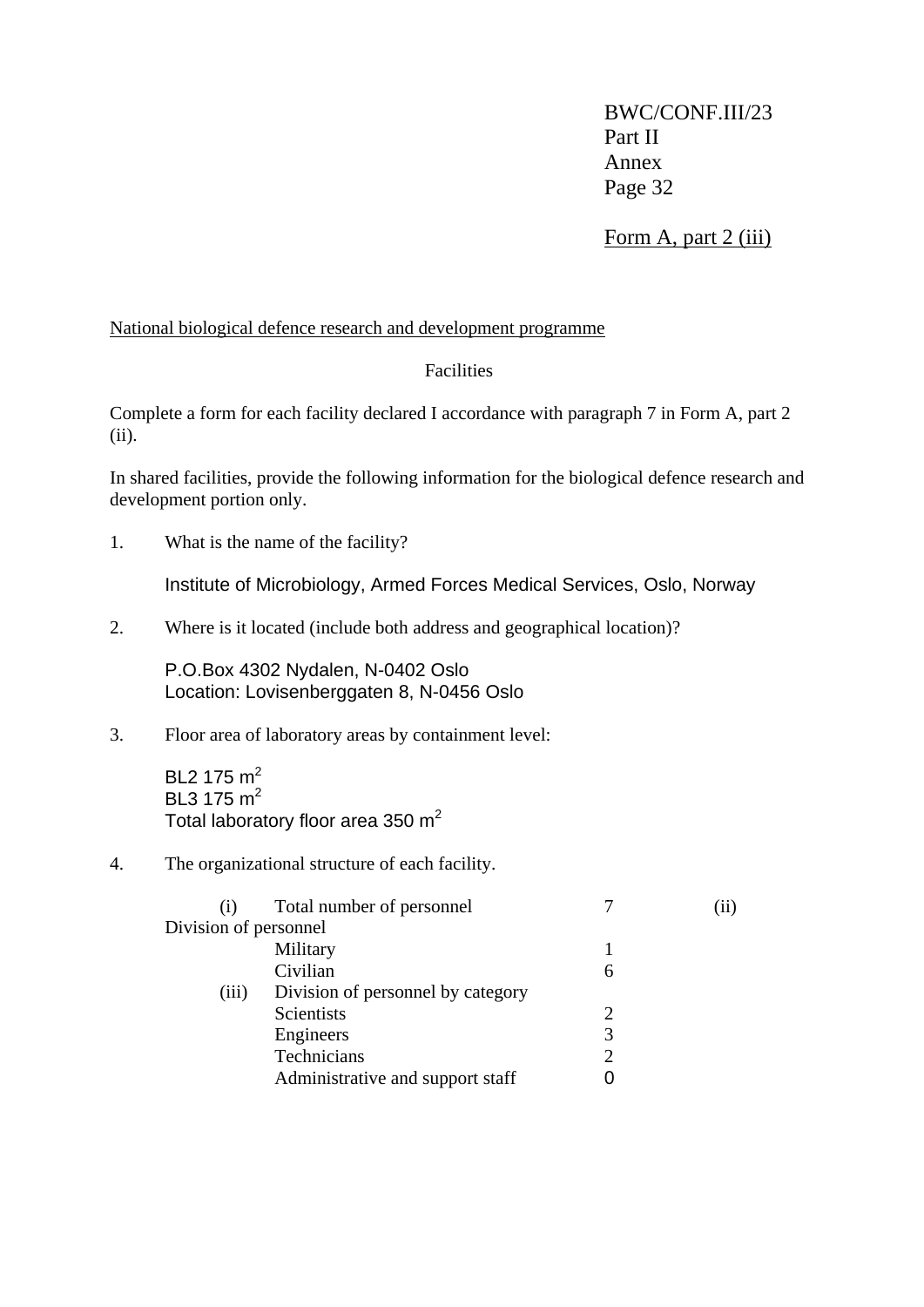BWC/CONF.III/23 Part II Annex Page 33 Form A, part 2 (ii)

(iv) List the scientific disciplines represented in the scientific/engineering staff.

Human and veterinarian infection

(v) Are contractor staff working in the facility? If so, provide an approximate number.

No

(vi) What is (are) the source(s) of funding for the work conducted in the facility, including indication if activity is wholly or partially financed by the Ministry of Defence?

100% by the Ministry of Defence

(vii) What are the funding levels for the following programme area:

 Research **Teaching** Field studies

(viii) Briefly describe the publication policy of the facility.

Reviewed international scientific journals

- (ix) Provide a list of publicly- available papers and reports resulting from the work during previous 12 months. (To include authors, titles and full references.)
- 5. Briefly describe the biological defence work carried out in the facility, including  $type(s)$  of micro-organisms<sup>(\*)</sup> and/or toxins studies, as well as outdoor studies of biological aerosols.

Diagnostic of infection due to chlamydia, francisella, hantavirus, legionella

(\*) Including viruses and prions.

Diagnostic of bacterial toxins from bacillus, clostridium, shigella, staphylococcus, yersinia,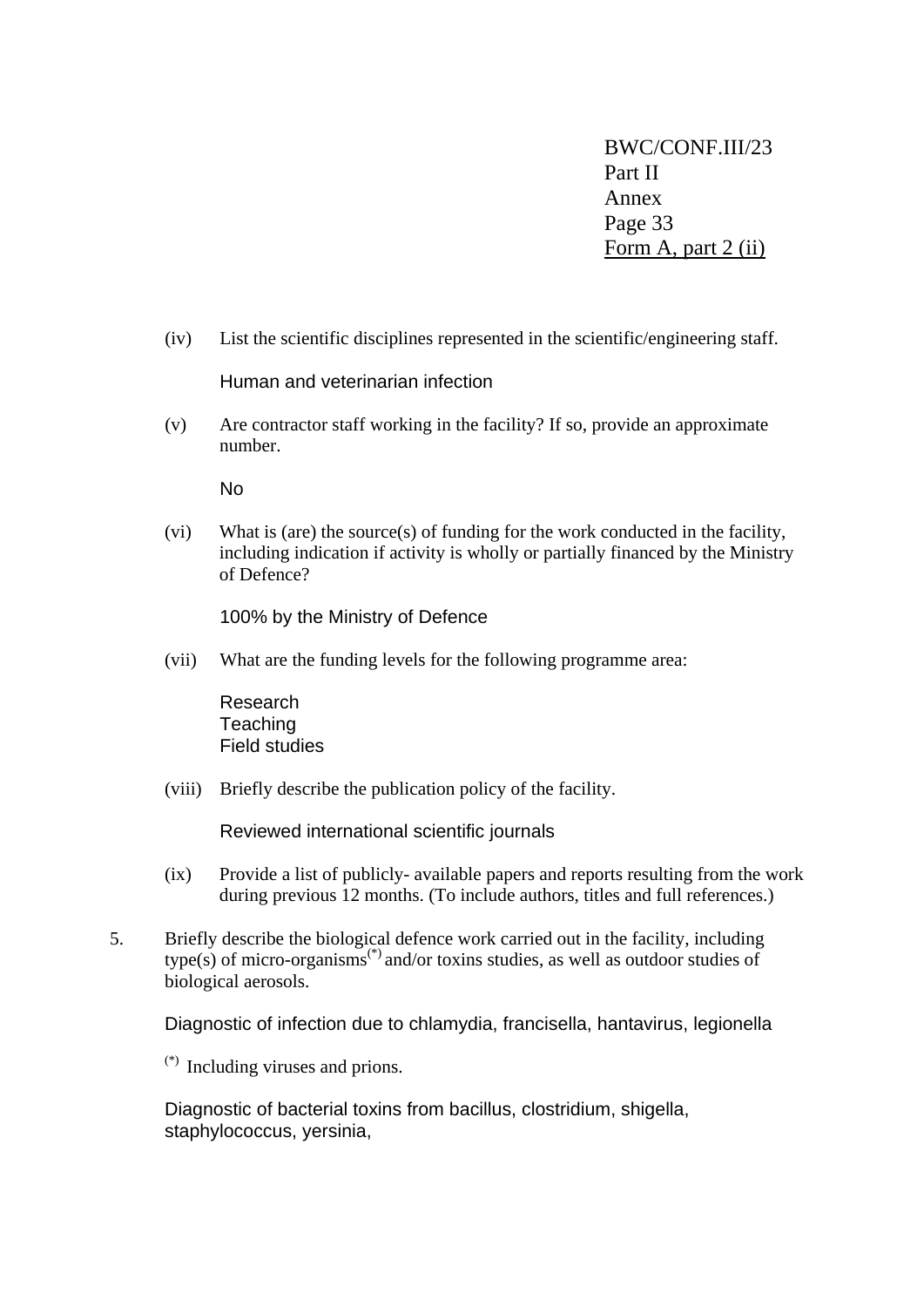### 3. CONFIDENCE-BUILDING MEASURE "B":

Exchange of information on outbreaks of infectious diseases and similar occurrences caused by toxins

 At The Third Review Conference it was agreed that States Parties continue to implement the following:

Exchange of information on outbreaks of infectious diseases and similar occurrences caused by toxins, and all such events that seems to deviate from normal pattern as regards type, development, place or time of occurrence. The information provided on events that deviate from the norm will be included, as soon as it is available, data on the type of disease, approximate area affected, and number of cases.

#### Modalites

The Third Review Conference agreed on the following definition:

 An outbreak or epidemic is the occurrence of en unusually or unexpected number of cases of an illness or health related event in a given place at a given time. The number of cases considered as unusual will vary according to the illness or event and the community concerned.

Furthermore, reference was made to the following definition:

 An epidemic infectious disease is defined as an unusually large or unexpected number of cases of a disease known or suspected to be of infectious origin, for a given place and time. It is usually a rapid evolving situation, requiring a rapid response. (WHO internal document CDS/Mtg/82.1).

The occurrence in a community or region of cases of an illness, specific health-related behavior, or other health-related events clearly in excess of normal expectancy. The number of cases indicating the presence of an epidemic will vary according to the agent, size and type of population exposed, previous experience or lack of exposure to the disease, and the time and place of occurrence: epidemicity is thus relative to usual frequency of the disease in the same area, among the specified population, at the same season of year. A single case of a communicable disease long absent from a population or first invasion by a disease not previously recognized in that area requires immediate reporting and full field investigation: two cases of such a disease associated in time and place may be sufficient evidence to be considered an epidemic. (J.M. Last, A dictionary of Epidemiology, Oxford University Press, New York, Oxford, Toronto, 1983.)

The Third Review Conference agreed on the following:

1. In determining what constitutes an outbreak State Party are recommended to take guidance from the above.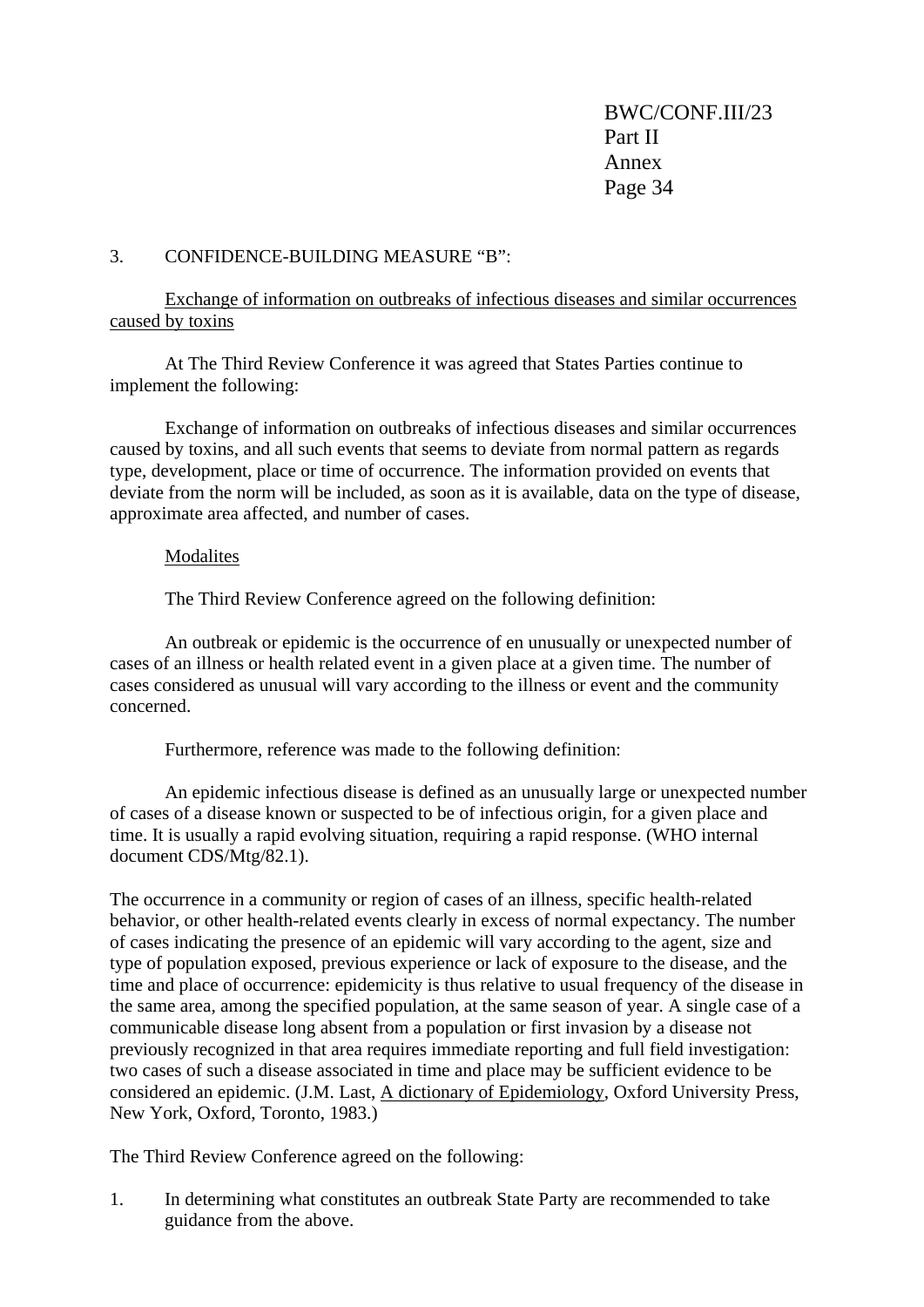- 2. Since no universal standards exists for what might constitute a deviation from the normal pattern, States Parties agreed to utilize fully existing national reporting systems on human diseases as well as animal and plant diseases, where possible, and systems within WHO to provide annual updates on background information on diseases caused by organisms which meet the criteria for risk groups II, III an IV according to the 1983 WHO Laboratory Safety Manual, the occurrence of which, in their respective areas, does not necessarily constitute a deviation from normal patterns\* .
- 3. Exchange of data on outbreaks that seem to deviate from the normal pattern is considered particularly important in the following cases:
	- when the cause of the outbreak cannot be readily determined or the causative agent\*\* is difficult to diagnose.
	- when the disease may be caused by organisms which meet the criteria for risk groups III or IV, according to the classification in the 1983 WHO Laboratory Biosafety Manual,
	- when the causative agent is exotic to the given region,
	- when the disease follows an unusual pattern of development,
	- when the disease occurs in the vicinity of research centres and laboratories subject to exchange of data under item A,
	- when suspicions arise of the possible occurrence of a new disease.
- 4. In order to enhance confidence, an initial report of an outbreak of an infectious disease, or a similar occurrence that deviate from normal pattern should be given promptly after cognisance of the outbreak and should be followed up by annual reports.

To enable States Parties to follow standardized procedure, the Conference has agreed that form B (ii) should be used, to the extent information is known and/or applicable, for the exchange of initial as well as annual information.

- 5. In order to improve international cooperation in the field of peaceful bacteriological (biological) activities and in order to prevent or reduce the occurrence of ambiguities, doubts and suspicion, States Parties are encouraged to invite experts from other States Parties to assist in the handling of an outbreak, and to respond favourably to such invitations.
	- \* This information should be provided in accordance with form B (i)

\*\* It is understood that this may include organisms made pathogenic by molecular biology techniques, such as genetic engineering.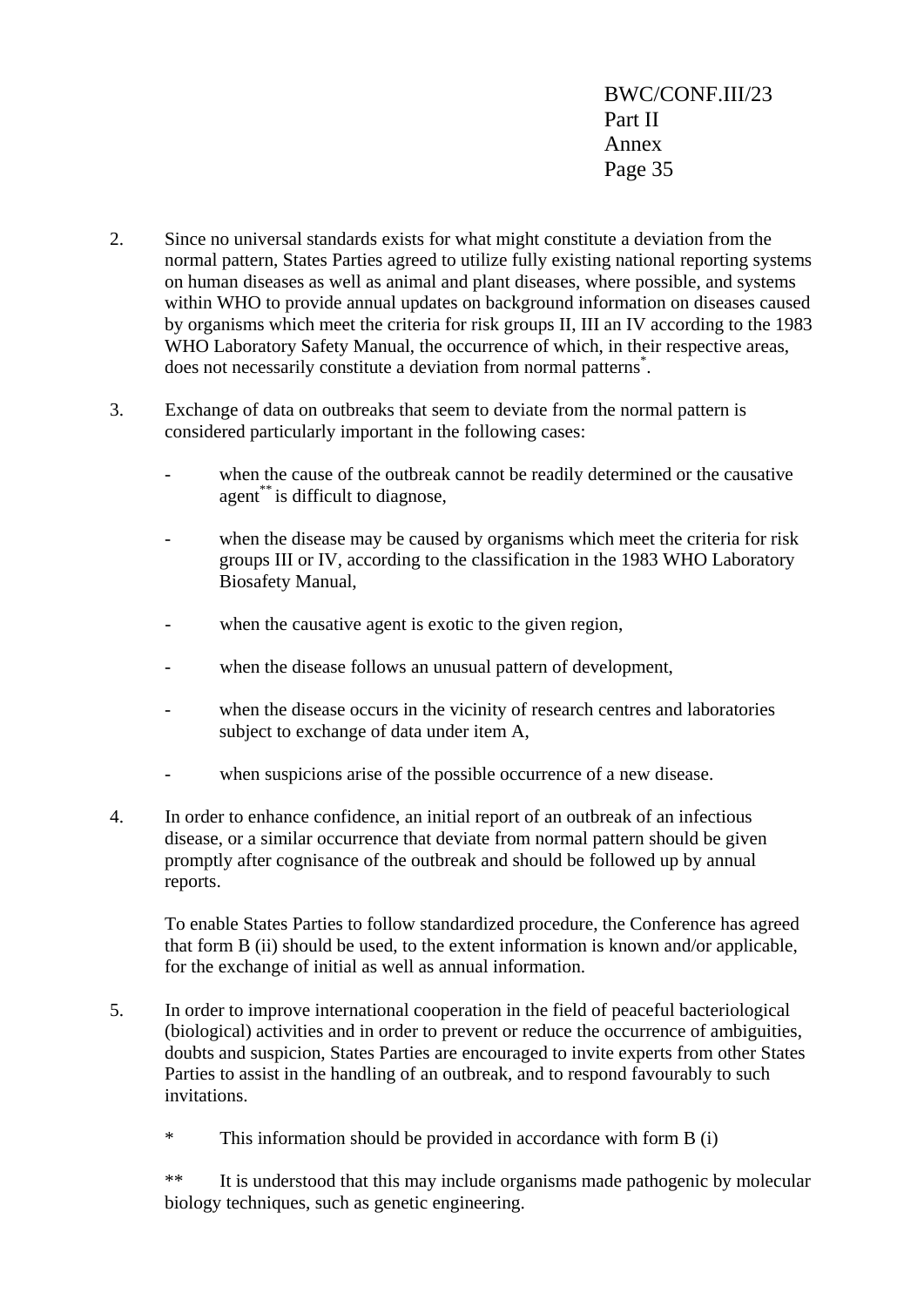## Form B (i)

Norway: There have been no unusual outbreaks for any of these years, including human, animal and plant disease.

## Notification on incidence of human disease

| <b>Disease</b>            | 2005           | 2006**           | 2007             | 2008           | 2009             | 2010             | 2012                    |
|---------------------------|----------------|------------------|------------------|----------------|------------------|------------------|-------------------------|
|                           |                |                  |                  |                |                  |                  |                         |
| Anthrax                   | $\mathbf 0$    | $\boldsymbol{0}$ | 0                | 0              | 0                | $\mathbf 0$      | 0                       |
| <b>AIDS</b>               | 30             | 11               | $\boldsymbol{9}$ | 18             | 16               | 22               | 25                      |
| <b>Botulism</b>           | $\overline{5}$ | $\overline{2}$   | $\overline{0}$   | $\mathbf 0$    | $\mathbf 0$      | 1                | 0                       |
| <b>Brucellosis</b>        | $\overline{0}$ | $\overline{0}$   | $\overline{0}$   | $\overline{0}$ | $\mathbf 0$      | $\overline{2}$   | $\overline{\mathbf{4}}$ |
| Campylobacteriosis        | 2583           | 1100             | 2834             | 2876           | 2851             | 2673             | 2933                    |
| Cholera                   | 0              | 0                | 1                | 0              | 0                | $\mathbf 0$      | 0                       |
| Creutzfeldt-Jacobs        | 6              | $\mathsf 0$      | $\overline{5}$   | 6              | 10               | 12               | $\mathbf 0$             |
| Diphtheria                | $\mathbf 0$    | $\mathbf 0$      | 0                | $\overline{4}$ | $\mathbf 0$      | $\mathbf 0$      | $\mathbf 0$             |
| Enteropathogenic E. coli  | 68             | 74               | 113              | 157            | 477              | 366              | 373                     |
| Giardiasis, native and    | 390            | 62               | 290              | 270            | 307              | 262              | 179                     |
| imported                  |                |                  |                  |                |                  |                  |                         |
| Gonorrhoea                | 280            | 142              | 238              | 292            | 263              | 405              | 443                     |
| Hemorrhagic fever         | $\mathbf 0$    | $\mathbf 0$      | $\mathbf 0$      | 0              | 0                | 0                | 0                       |
| <b>Hepatitis A</b>        | 51             | 13               | 29               | 50             | 40               | 46               | 40                      |
| Hepatitis B, disease      | 141            | 123              | 118              | 98             | 53               | 27               | 46                      |
| Hepatitis B, carrier      | 550            | 33               | 513              | 675            | 836              | 745              | 661                     |
| Hepatitis C, disease      | 32             | 46               | 150              | 3446           | 2351             | 1811             | 1526                    |
| <b>HIV</b> infection      | 220            | 91               | 248              | 299            | 274              | 256              | 242                     |
| Japanese encephalitis     | $\mathbf 0$    | $\mathbf 0$      | 0                | 0              | 0                | 0                | 0                       |
| Legionellosis, native and | 86             | 11               | 35               | 41             | 35               | 48               | 23                      |
| imported                  |                |                  |                  |                |                  |                  |                         |
| Leprosy                   | $\mathbf 0$    | $\mathbf 0$      | $\pmb{0}$        | 0              | $\boldsymbol{0}$ | $\boldsymbol{0}$ | 0                       |
| Lyme borreliosis          | 267            | 228              | 328              | 347            | 278              | 289              | 255                     |
| Malaria, imported         | 35             | $\boldsymbol{0}$ | 27               | 30             | 34               | 37               | 37                      |
| Measles                   | $\mathbf 0$    | $\mathbf 0$      | 20               | $\overline{4}$ | $\overline{2}$   | 3                | $\overline{4}$          |
| Meningitis, bacterial     | 37             | 26               | 30               | 36             | 44               | 39               | 24                      |
| <b>Mumps</b>              | 8              | 14               | 22               | 16             | $\overline{2}$   | 12               | 30                      |
| Nephropathia epidemica    | 64             | 19               | 76               | 50             | 21               | 21               | 13                      |
| Pertussis                 | 875            | 1110             | 5374             | 3893           | 5562             | 3567             | 4248                    |
| Plague                    | $\overline{0}$ | $\mathbf 0$      | $\mathbf 0$      | 0              | $\mathbf 0$      | 0                | 0                       |
| Pneumococcemia            | 1035           | 866              | 958              | 856            | 802              | 747              | 626                     |
| Poliomyelitis             | $\mathbf 0$    | $\mathbf 0$      | $\mathbf 0$      | 0              | $\mathbf 0$      | $\mathbf 0$      | $\mathbf 0$             |
| Rabies                    | 0              | 0                | 0                | 0              | 0                | 0                | 0                       |
| Relapsing fever           | $\mathbf 0$    | 0                | 0                | $\overline{0}$ | 0                | 0                | 0                       |
| Rubella                   | 1              | 0                | 0                | 1              | 0                | 0                | 1                       |
| Salmonella enteritis      | 1412           | 385              | 1649             | 1941           | 1235             | 1366             | 1372                    |
| Shigellosis               | 160            | 26               | 148              | 134            | 152              | 132              | 77                      |
| Streptococcus group A     | 242            | 127              | 132              | 172            | 171              | 161              | 137                     |
| invasive disease          |                |                  |                  |                |                  |                  |                         |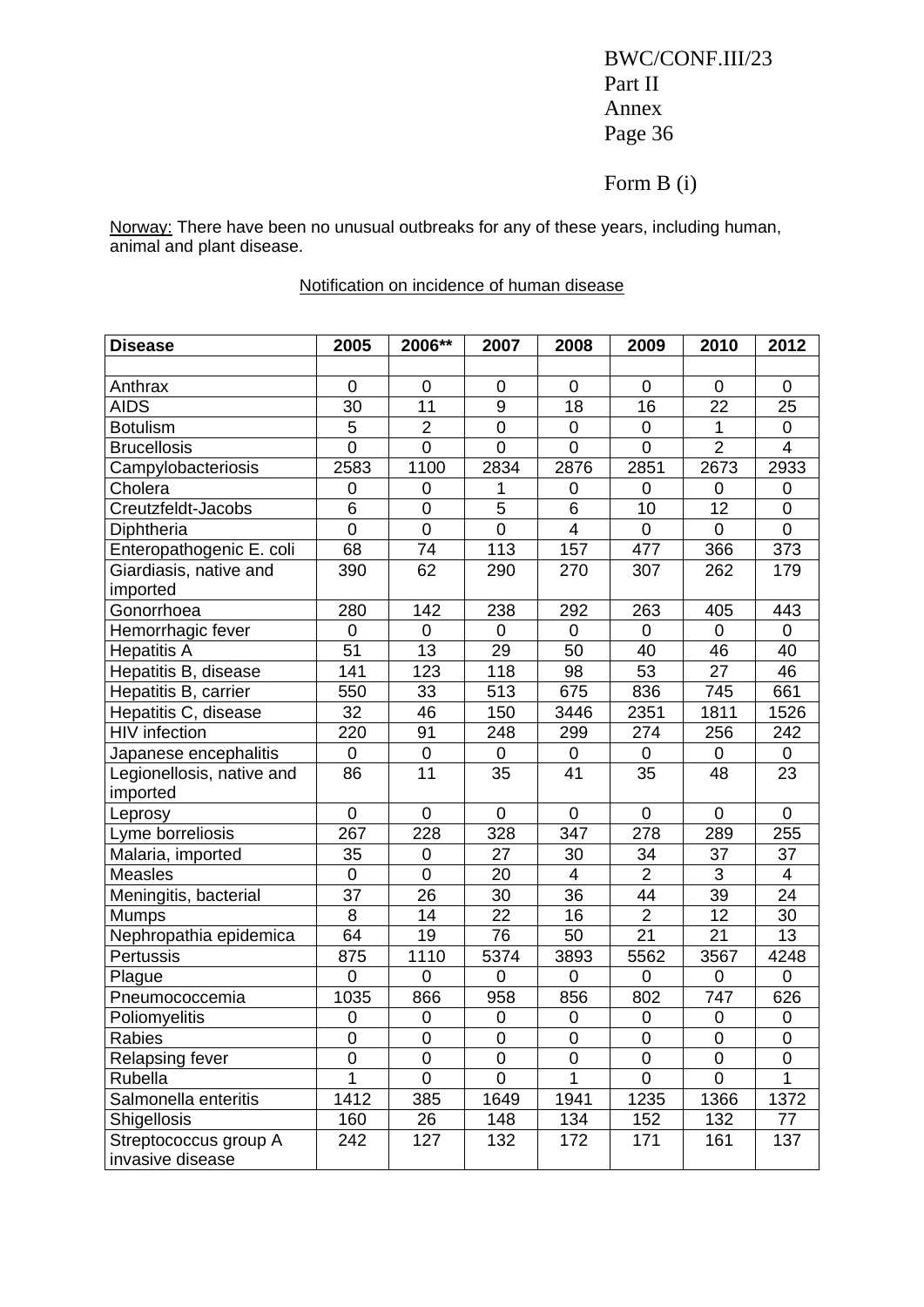| Streptococcus group B     | 151 | 162            | 184            | 178            | 174         | 159            | 204            |
|---------------------------|-----|----------------|----------------|----------------|-------------|----------------|----------------|
| invasive disease          |     |                |                |                |             |                |                |
| <b>Syphilis</b>           | 25  | 47             | 61             | 52             | 76          | 95             | 109            |
| Tetanus                   | 0   | 0              | $\overline{2}$ | $\overline{2}$ |             | $\Omega$       |                |
| Tularemia                 | 17  | $\overline{7}$ | 49             | 66             | 13          | 33             | 50             |
| TBC                       |     |                | 308            | 327            | 350         | 351            | 383            |
| <b>Typhoid fever</b>      | 22  | $\overline{4}$ | 29             | 16             | 11          | 16             | 13             |
| Yersiniosis               | 196 | 99             | 71             | 50             | 60          | 52             | 43             |
| Echinococcosis            |     |                |                | 2              | $\Omega$    | 1              | 0              |
| Encephalitis              |     |                |                | 134            | 139         | 171            | 270            |
| Rickettsial spotted fever |     |                |                | 0              | $\Omega$    | $\Omega$       | $\overline{0}$ |
| Yellow fever              |     |                |                | 0              | $\Omega$    | $\overline{0}$ | $\overline{0}$ |
| Listeriosis               |     |                |                | 34             | 31          | 22             | 30             |
| MRSA - staphylococcal     |     |                |                | 348            | 410         | 433            | 575            |
| infection                 |     |                |                |                |             |                |                |
| MRSA - carrier state      |     |                |                | 306            | 373         | 469            | 622            |
| Paratyphoid fever         |     |                |                | 17             | 17          | 18             | 7              |
| <b>Sars</b>               |     |                |                | 0              | $\Omega$    | $\Omega$       | 0              |
| Haemophilus influenzae    |     |                |                | 75             | 72          | 90             | 78             |
| septicaemia               |     |                |                |                |             |                |                |
| Trichinosis               |     |                |                | $\mathbf 0$    | $\mathbf 0$ | $\overline{0}$ | $\overline{0}$ |
| Vancomycin-resistant      |     |                |                | 6              | 6           | 50             | 166            |
| entrococcal infection     |     |                |                |                |             |                |                |
| Influenzae A (H1N1)       |     |                |                |                | 12490       | 103            | $\star$        |

There was no unnatural outbreak in 2010. Year-to-year variations are accepted as normal values.

\* Influenzae A (H1N1) is no longer reported.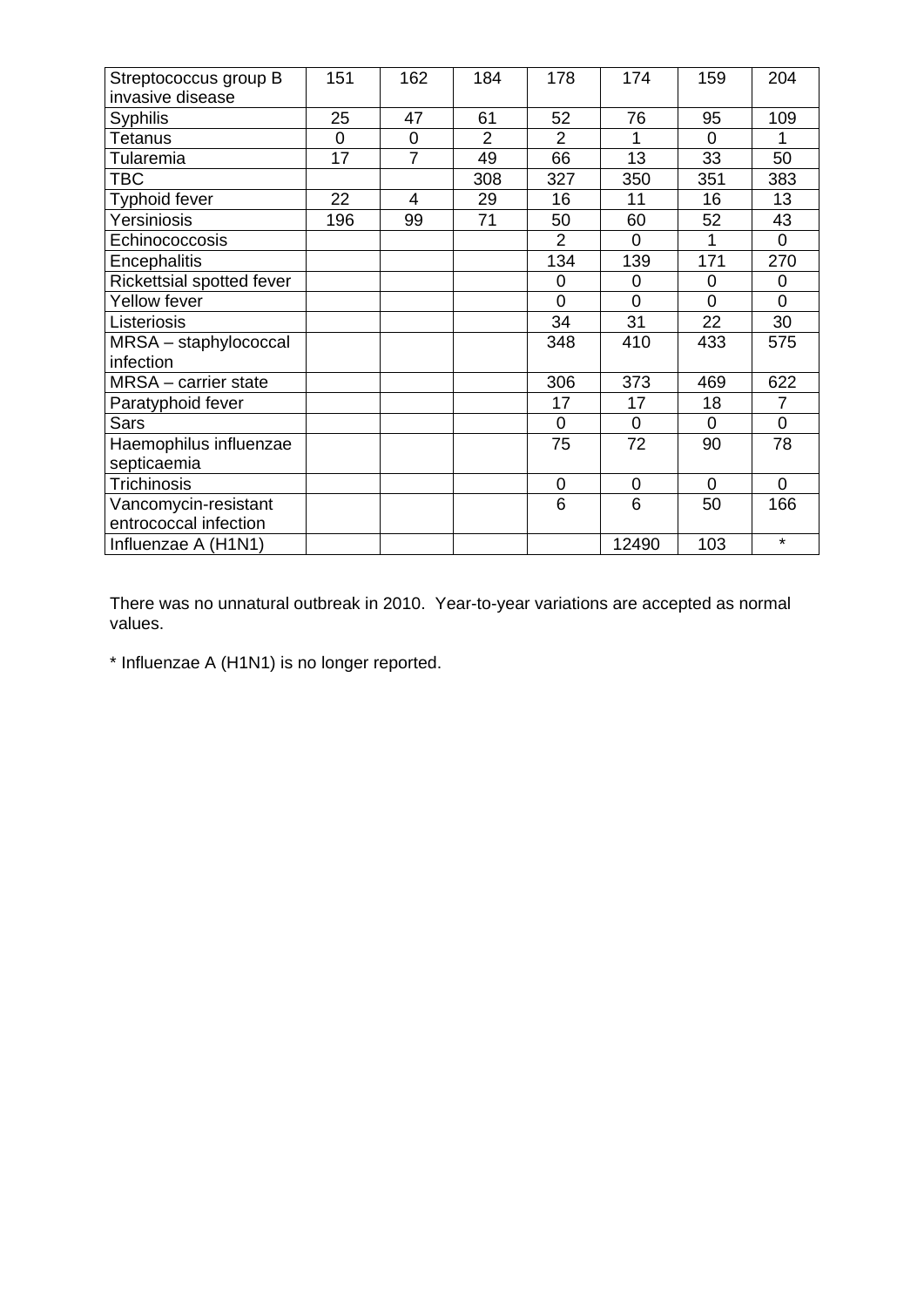## Form B (ii)

Information on outbreaks of infectious diseases and similar occurrence, that seems to deviate from normal pattern

- 1. Time of cognisance of the outbreak
- 2. Location and approximate areas affected
- 3. Type of disease/intoxication
- 4. Suspect source of disease/intoxication
- 5- Possible causative agent(s)
- 6. Main characteristics of system
- 7. Detailed symptoms, when applicable Noting to declare from Norway
	- respiratory
	- circulatory
	- neurological/behavioural
	- dermatological
	- nephrological
- 8. Deviation(s) from the normal pattern as regard
	- type
	- development
	- place of occurrence
	- time of occurrence
	- symptoms
	- virulence pattern
	- drug resistance pattern
	- agent(s) difficult to diagnose
	- presence of unusual vectors
	- other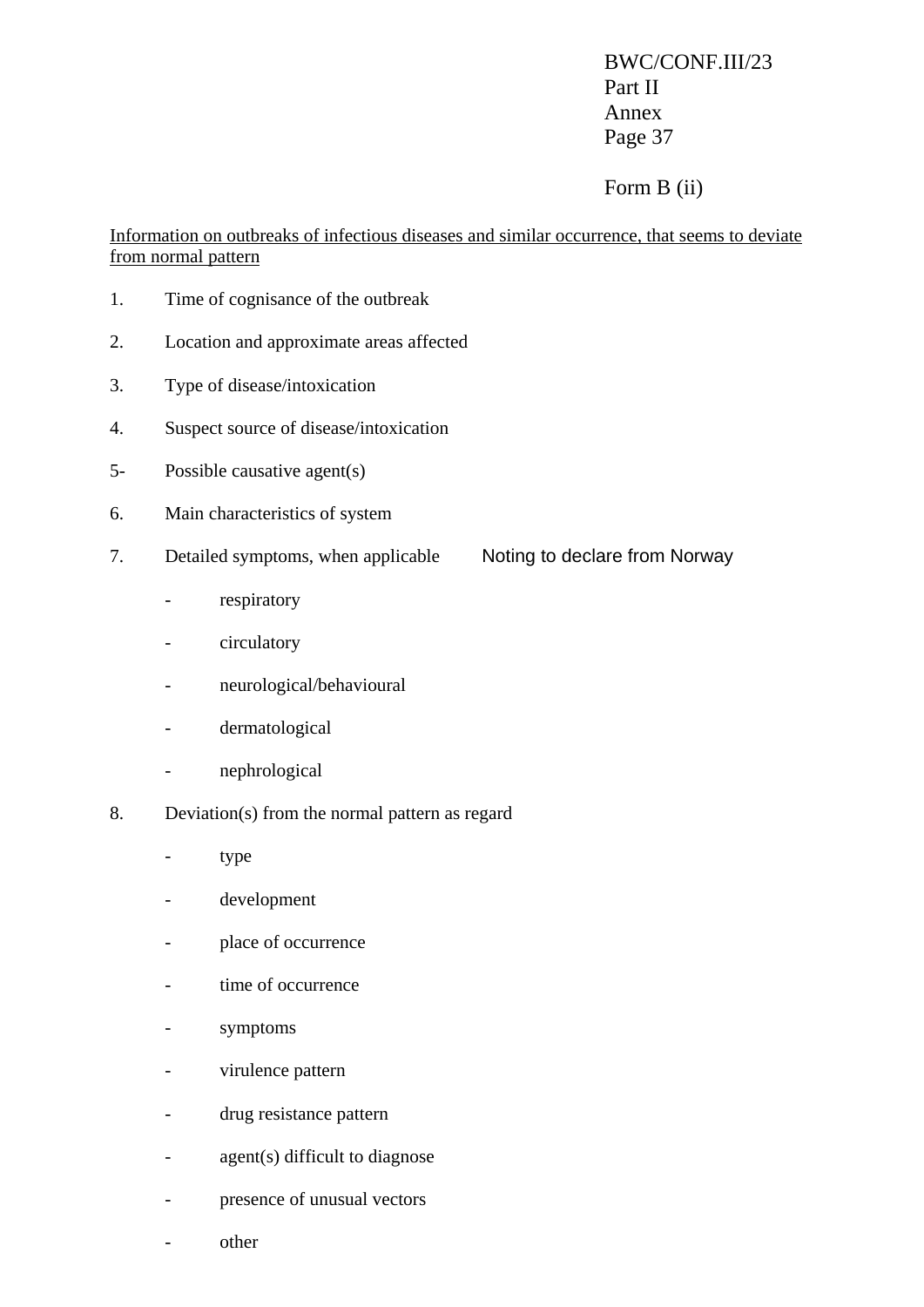Form B (ii)

- 9. Approximate number of primary cases
- 10. Approximate number of total cases
- 11. Number of deaths
- 12. Development of the outbreak
- 13. Measures taken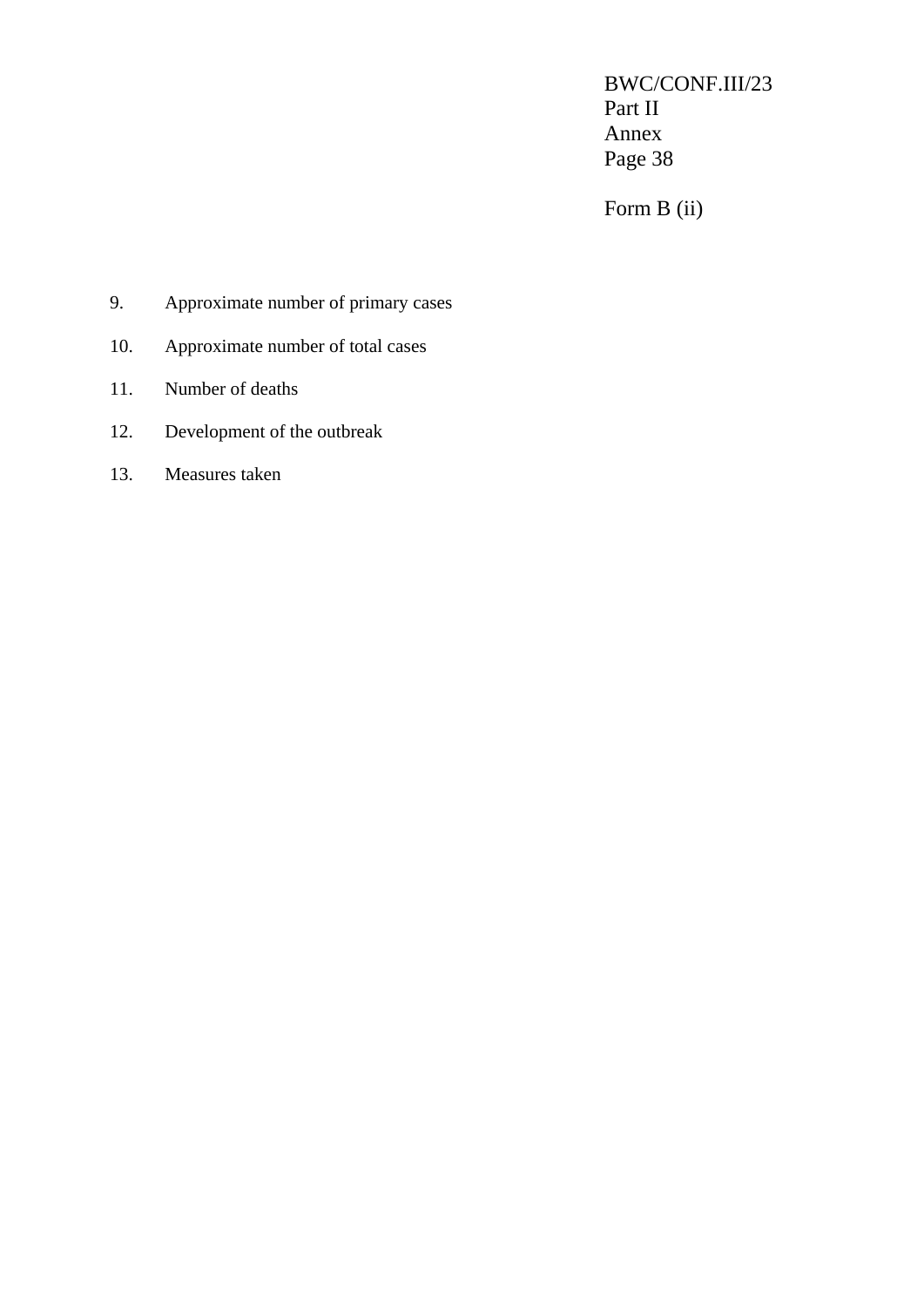### 4. CONFIDENCE-BUILDING MEASURE "C"

### - Encouragement of publication of results promotion of use of knowledge

At The Third Review Conference it was agreed that States Parties continue to implement the following:

"Encouragement of publication of biological research directly related to the Convention, in scientific journals generally available to States Parties, as well as promotion of use for permitted purposes of knowledge gained in this research."

### Modalities

The Third Review Conference agreed on the following:

- 1. It is recommended that basic in biosciences, and particularly that directly related to the Convention should generally be unclassified and that applied research to the extent possible, without infringing on national and commercial interests, should be unclassified.
- 2. States Parties are encouraged to provide information on their policy as regards publication of results on biological research, indicating, inter alia, their policies as regards publication of results of research carried out in research centres and laboratories subject to exchange of information under item A and publication of research on outbreaks of diseases covered by item B, and to provide information on relevant scientific journals and other relevant scientific publications generally available to States Parties.
- 3. The Third Review Conference discussed the question of cooperation and assistance as regards the safe handling of biological material covered by the Convention. It concluded that other international forums were engaged in this field and expressed its support for efforts aimed at enhancing such cooperation.
- 5. CONFIDENCE-BUILDING MEASURE "D"
	- Active promotion of contacts

At The Third Review Conference it was agreed that States Parties continue to implement the following:

"Active promotion of contacts between scientists, other experts and facilities engaged in biological research directly related to the Convention, including exchanges and visits for joint research on a mutually agreed basis."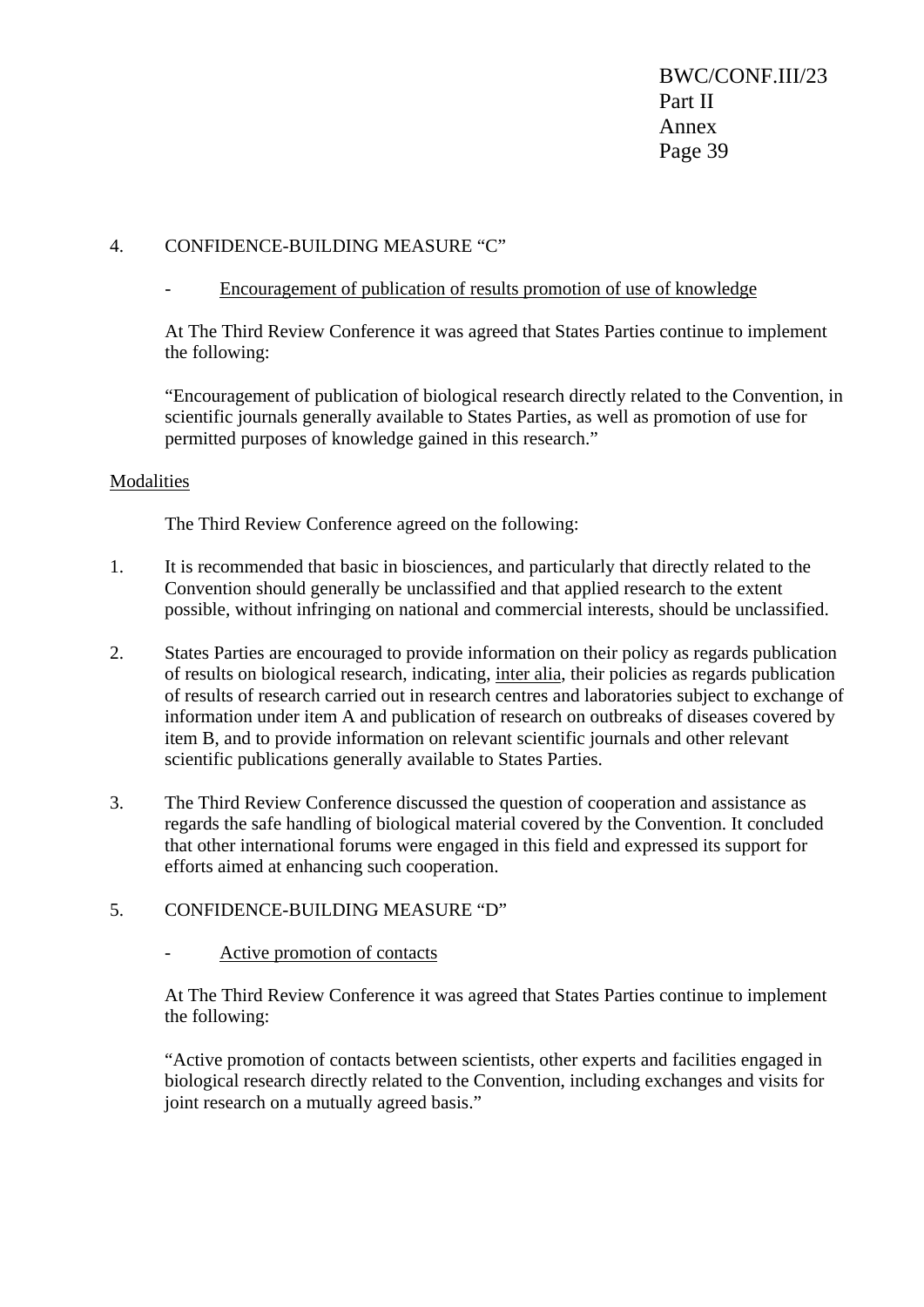### Modalities

The Third Review Conference agreed on the following:

In order to actively promote professional contact between scientists, joint research projects and other activities aimed at preventing or reducing the occurrence of ambiguities, doubts and suspicions and at improving international cooperation in the field of peaceful bacteriological (biological) activities, States Parties are encouraged to provide information to the extent possible:

- on planned international conferences, seminars, symposia and similar events dealing with biological research directly related to the Convention,
- on other opportunities for exchange of scientists, joint research or other measures to promote contacts between scientists engaged in biological research directly related to the Convention,

To enable State Parties to follow standardized procedure, The Third Review Conference has agreed that

Form D should be used for exchange of information under this item.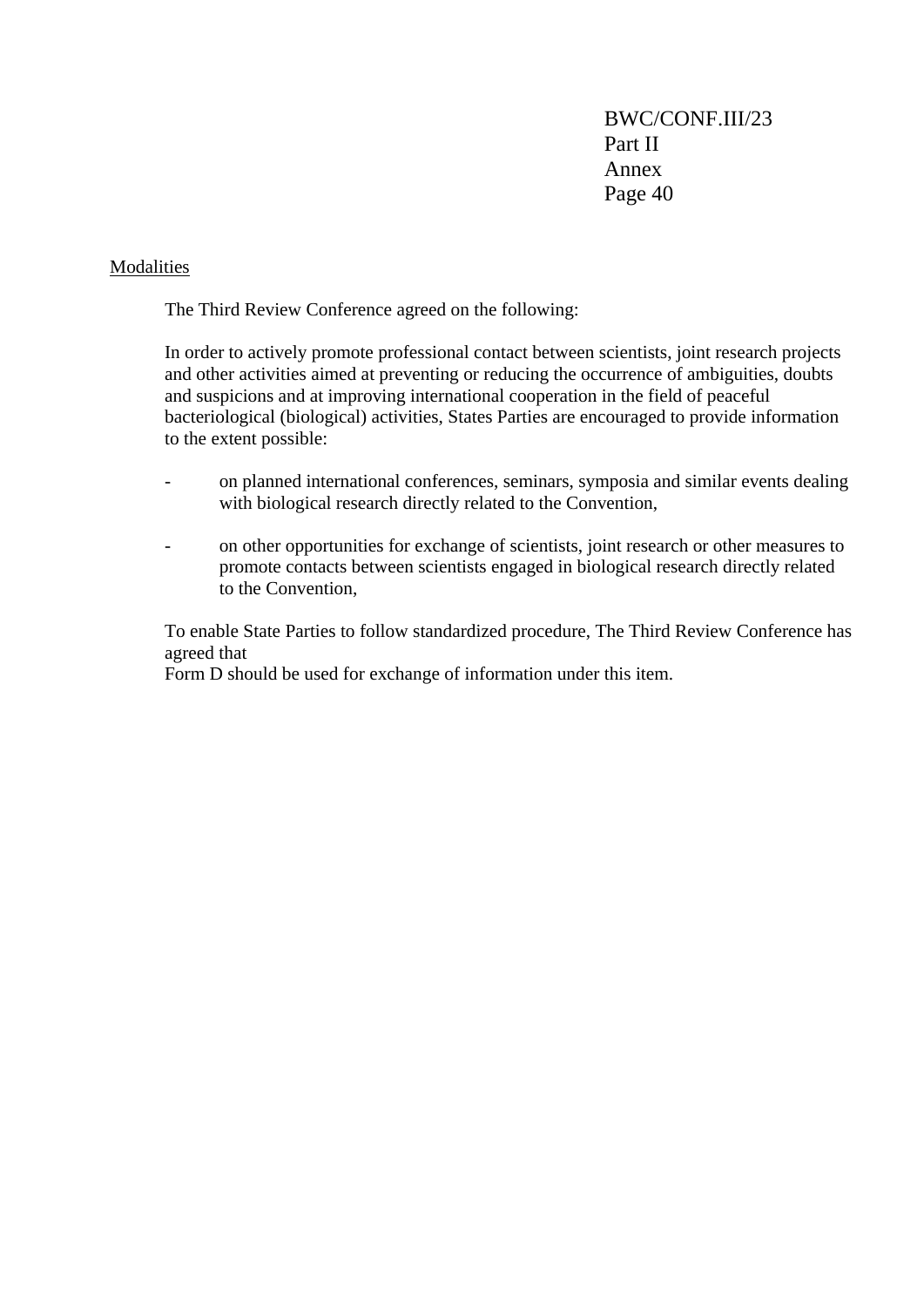## Form D

### Active promotion of contacts

### 1. Planned international conferences, symposia, seminars, and other similar forums for exchange

For each such event, the following information should be provided:

- name of the conference, etc
- arranging organization(s), etc
- time
- place
- main subject(s) for the conference, etc
- condition for participation
- point of contact for further information registration etc.
- 2. Information regarding other opportunities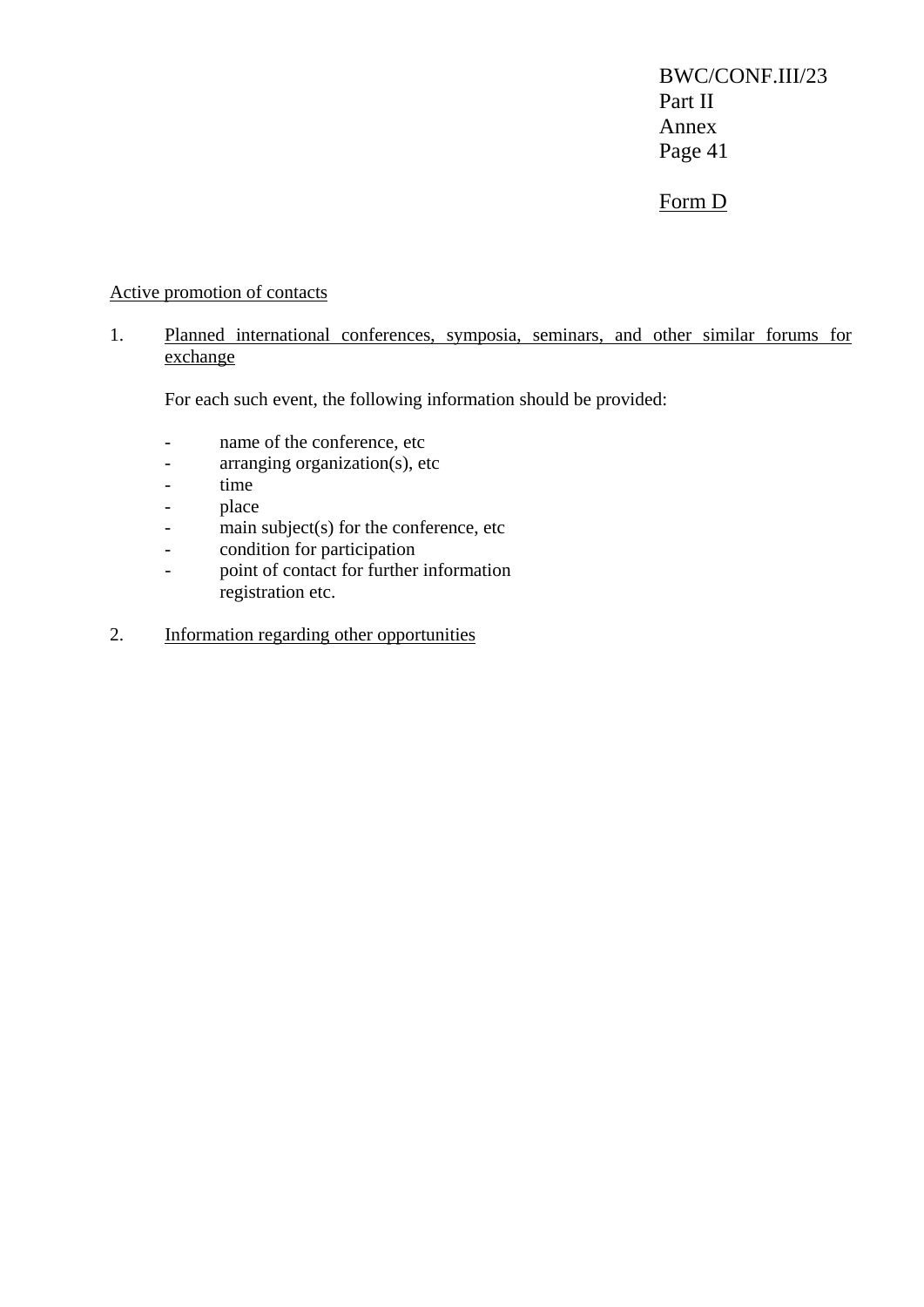### 6. CONFIDENCE-BUILDING MEASURE "E"

Declaration of legislation, regulations and other measures

At The Third Review Conference the States Parties agreed to implement the following:

As an indication of the measures, which they have taken to implement the Convention, States Parties shall declare whether they have legislation, regulations or other measure:

(a) to prohibit the development, production, stockpiling, acquisition, or retention of microbiological or other biological agents, or toxins, weapons, equipment or means of delivery, specified in article I of the Convention, within their territory or anywhere under their jurisdiction of control;

(b) in relation to the export or import of micro-organisms pathogenic to man, animals and plants or of toxins in accordance with the Convention;

States Parties shall complete the attached form (Form E) and shall be prepared to submit copies of the legislation or regulations, or written details of other measures on request to the United Nations Department for Disarmament Affairs or to an individual State Party. On an annual basis States Parties shall indicate, also on the attached form, whether or not there has been any amendment to their legislation, regulations or other measure.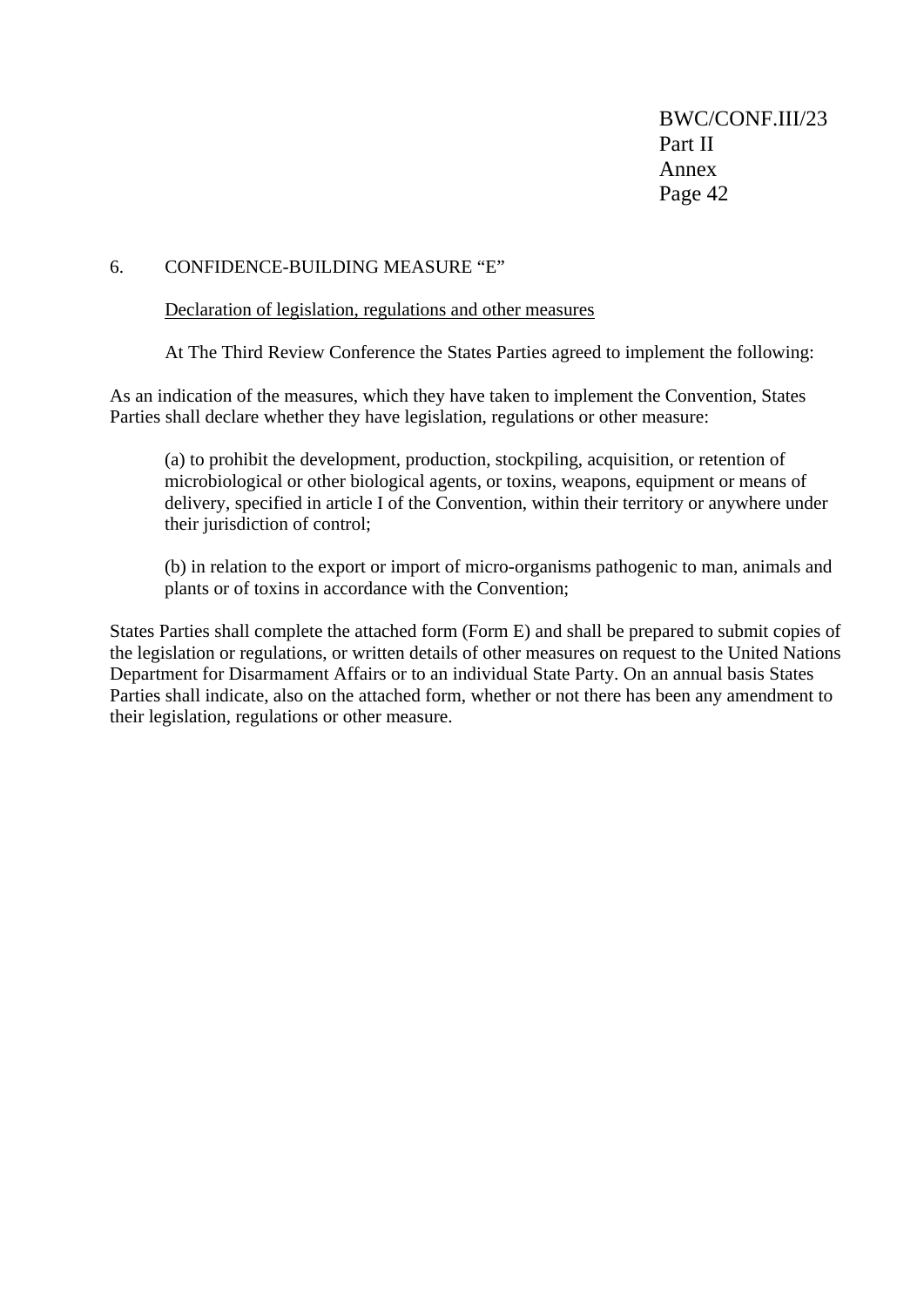# Form E

Declaration of legislation, regulations and other measure

|     | <b>Relating to</b>                                                                                                                                                                                        | Legislation | Regulation | Other<br>measures | Amended since<br>last year |
|-----|-----------------------------------------------------------------------------------------------------------------------------------------------------------------------------------------------------------|-------------|------------|-------------------|----------------------------|
| (a) | Development, production<br>stockpiling, acquisition or<br>retention of microbiological or<br>other biological agents, or<br>toxins, weapons, equipment<br>and means of delivery<br>specified in Article I | Yes/No      | Yes/Na     | Yes/No            | Yes/No                     |
| (b) | Export of micro-organisms*<br>and toxins                                                                                                                                                                  | Yes/No      | Yes/No     | Yes/No            | Yes/No                     |
| (c) | Imports of micro-organisms*<br>and toxins                                                                                                                                                                 | Yes/No      | Yes/No     | Yes/No            | <del>Yes</del> /No         |

\* Micro-organisms pathogenic to man, animal and plants in accordance with the Convention.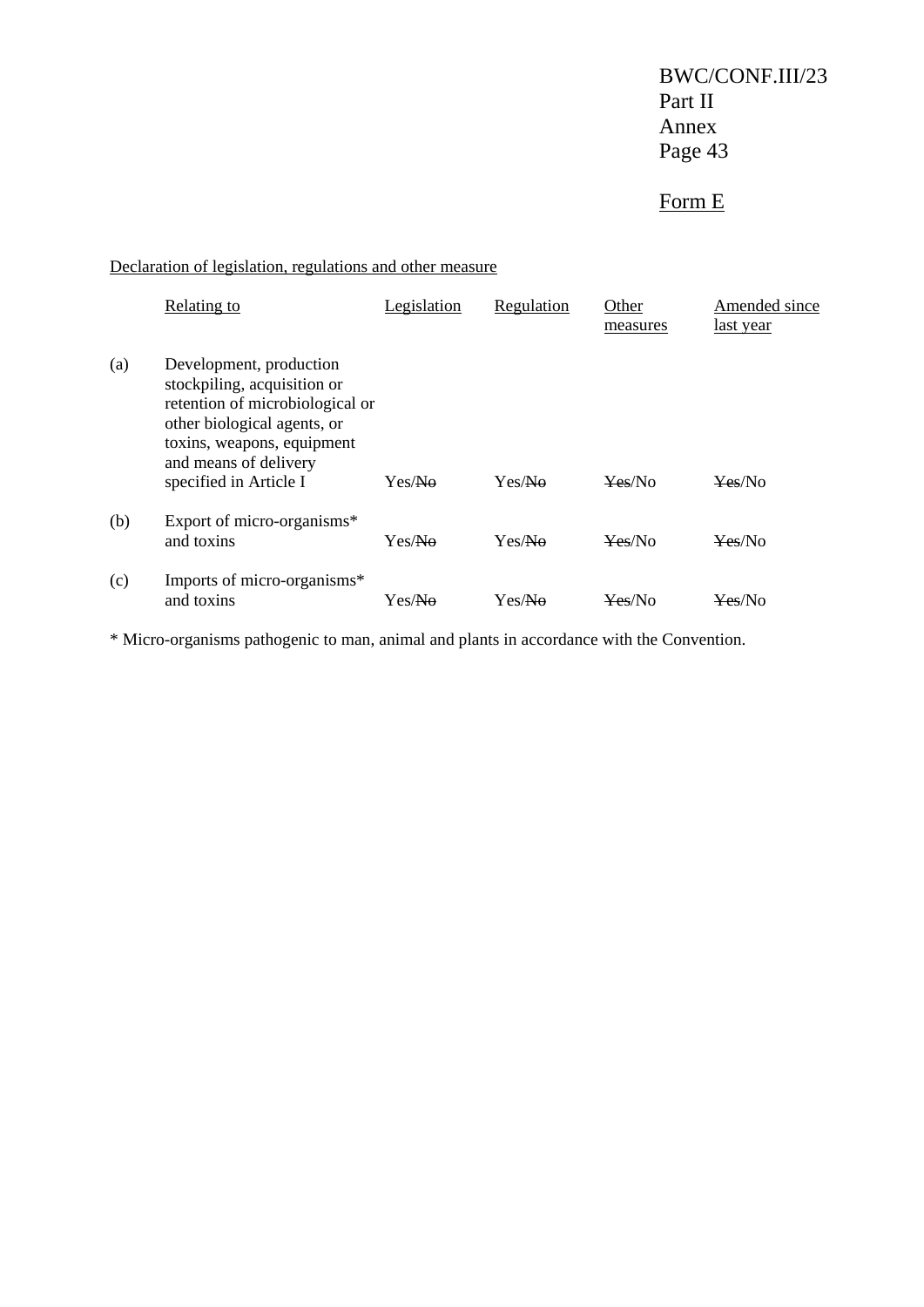### 7. CONFIDENCE-BUILDING MEASURE "F":

### - Declaration of past activities and/or defensive biological research and development programmes

In the interest of increasing transparency and openness, States Parties shall declare whether or not they conducted any offensive and/or defensive biological research and development since 1. January 1946.

If so, States Parties shall provide information on such programmed, in accordance with Form F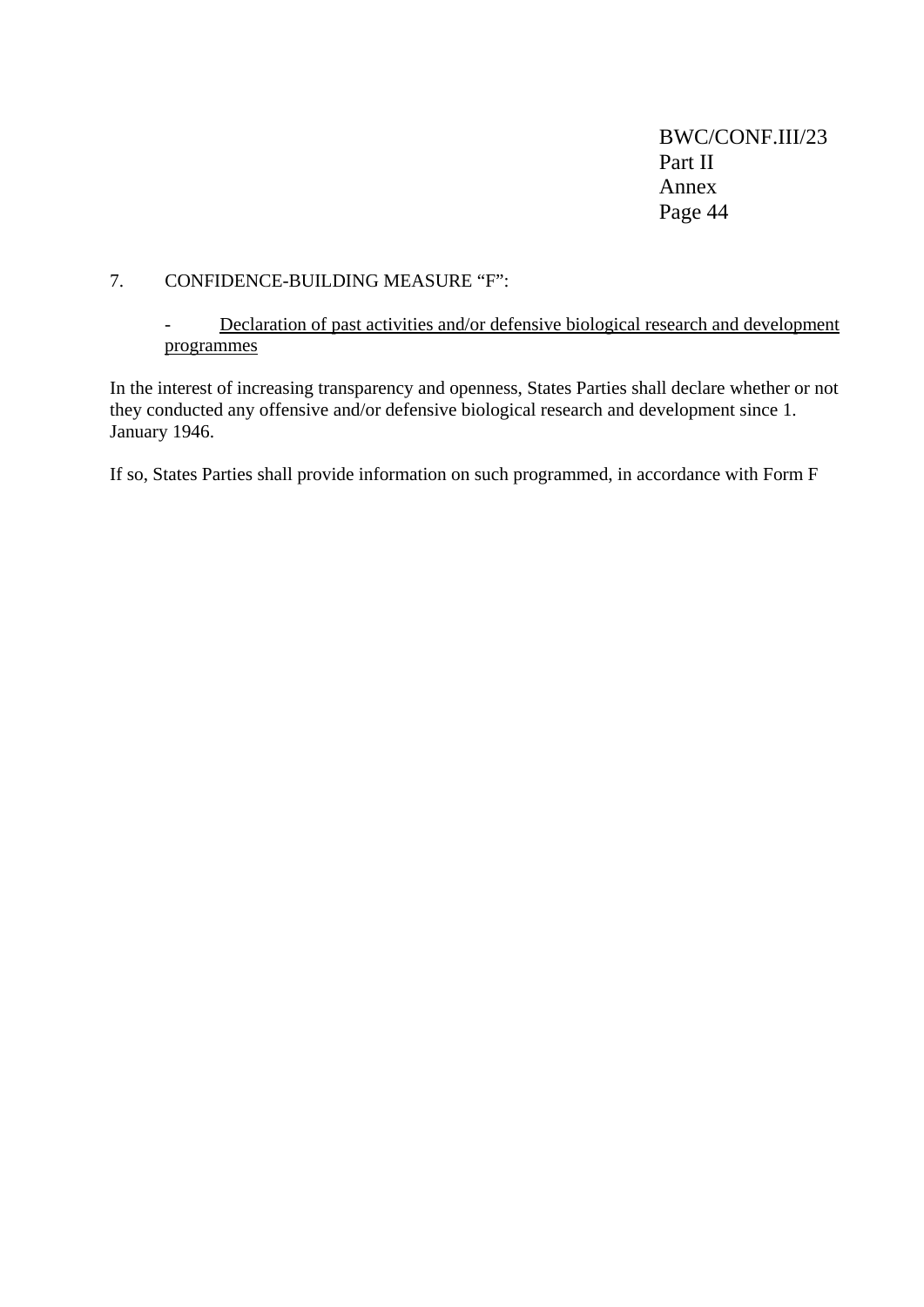## Form F

Declaration of past activities in offensive and/or defensive biological research and development programmes

- 1. Date of entry into force of the Convention for State Party
- 2. Past offensive biological research and development:
	- Yes/No
	- Period(s) of activities
	- Summary of the research and development activities indicating whether work was performed concerning production, test and evaluation, weaponization, stockpiling of biological agents, the destruction programme of such agents and weapons and related research.
- 3. Past defensive biological research and development programmes:
	- Yes/No
	- Period(s) of activities
	- Summary of the research and development activities indicating whether or not work was conducted in the following areas: prophylaxis, studies on pathogenicity and virulence, diagnostic techniques, aerobiology, detection, treatment, toxinology, physical protection, decontamination, and other related research, with location if possible.
- Re 3: Work on human and animal diseases, but nothing bearing on what is understood as a biological programme related to defence activities. All BTWC-related work that has been performed in Norway by military, public health, university, or other official facilities, is published in open international scientific papers.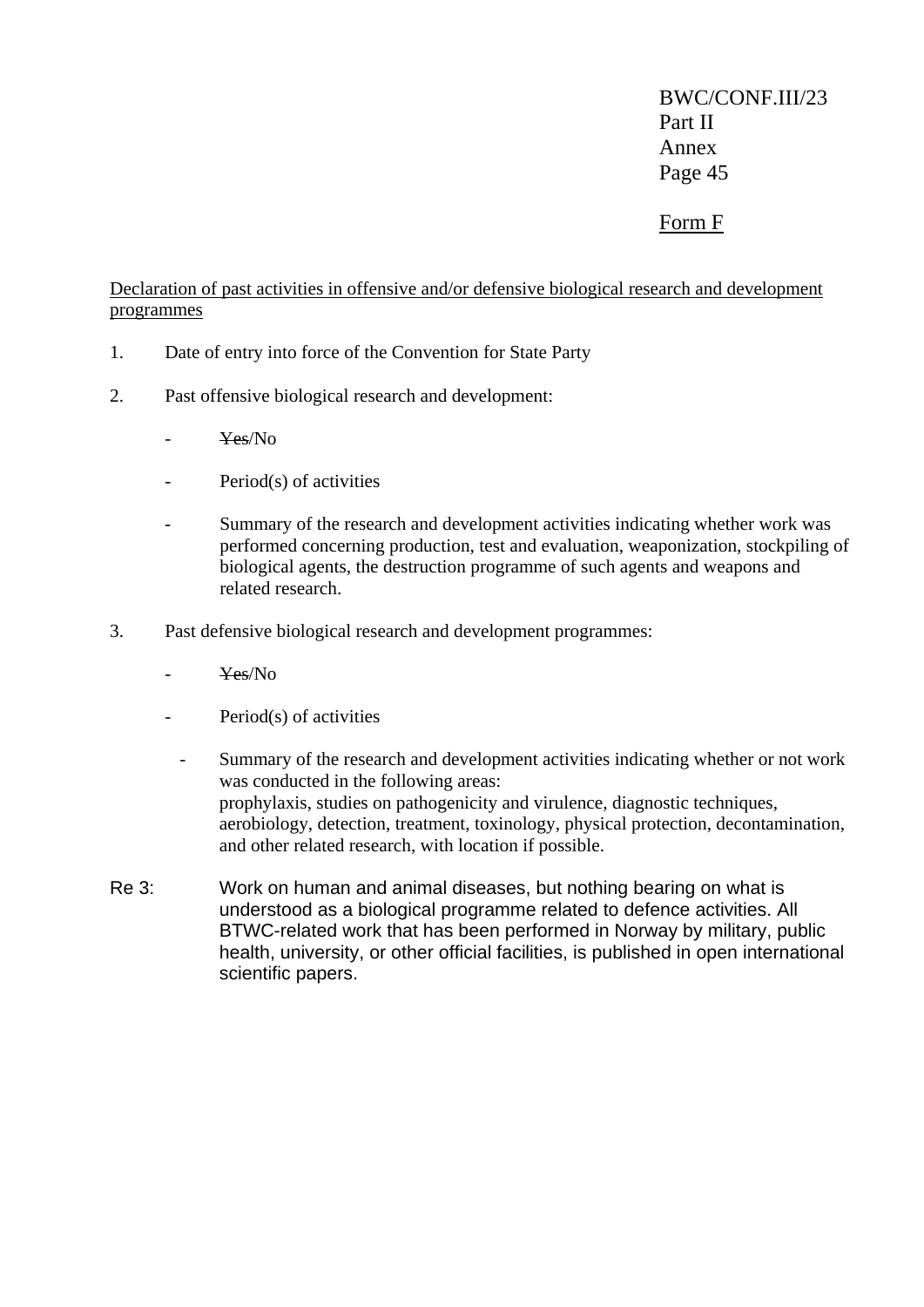### 8. CONFIDENCE-BUILDING MEASURE "G"

- Declaration of vaccine production facilities

To further increase the transparency of biological research and development related to the Convention and to the broaden scientific and technical knowledge as agreed in Article X, each State Party will declare all facilities, both governmental and non-governmental, within its territory or under its jurisdiction or control anywhere, producing vaccines licensed by the State Party for the protection of humans.

Information shall be provided on Form G attached.

See Form "G"